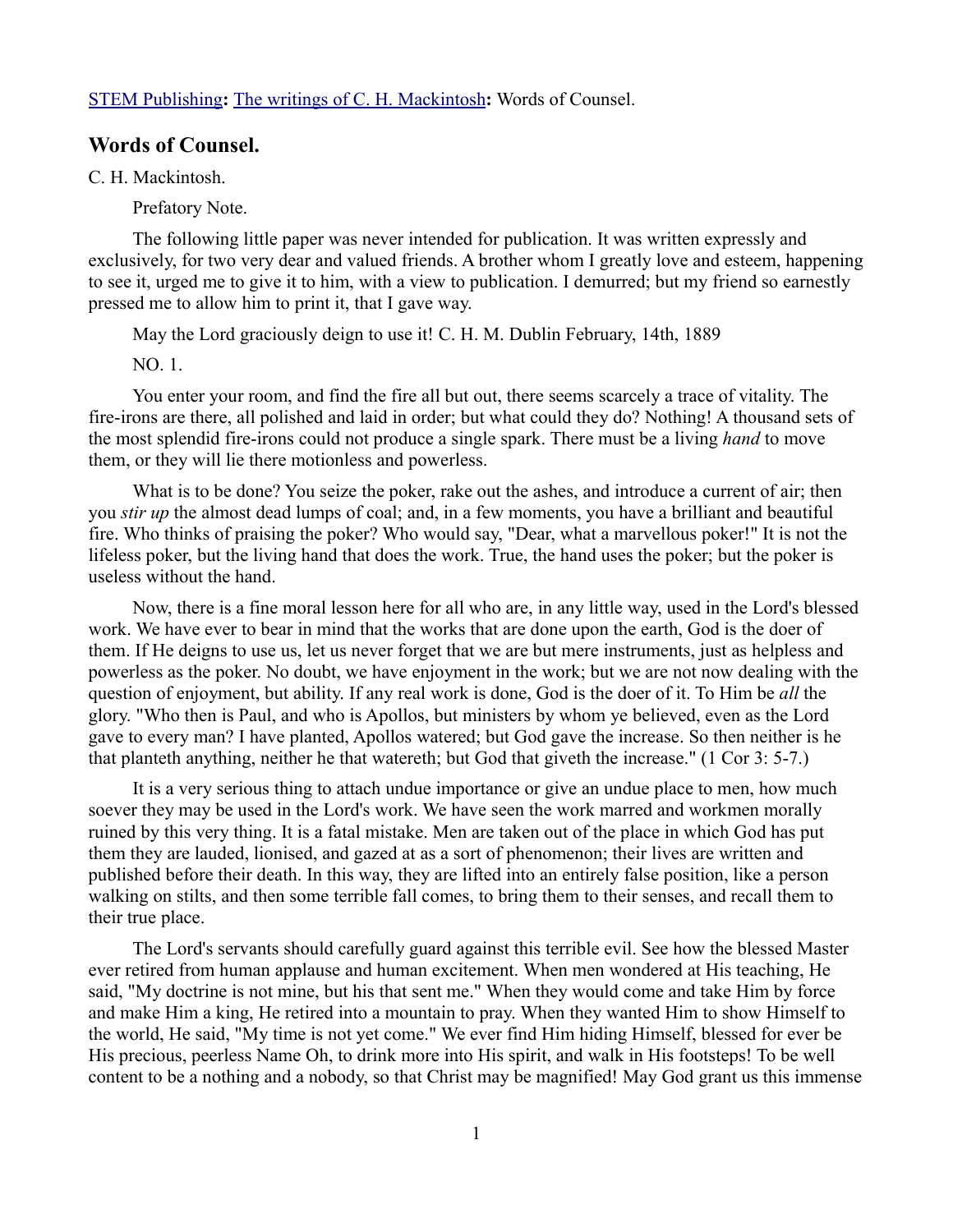favour

 $\mathcal{L}$ NO. 2.

I REMEMBER coming into my room, one day, and seeing the fire very low, indeed, nearly out. On examining it more closely, I observed about half a dozen of dying embers scattered all over the bottom of the grate — quite too far apart to help one another, each fast fading away for want of a little help. What was to be done? To throw in a lot of fresh material would simply be to put the whole thing hopelessly out. The embers could not help the coals, and the coals could only quash the embers.

At once, I hit upon a very simple plan. I gently gathered the scattered embers close together, and the little bit of life in each soon made a good bit of life in all, and the little company of dying embers became quite a nice little collective fire, capable of acting on some fresh material.

Here, thought I, is a fine lesson for me. If I come to a place and find the Lord's beloved people in a very low, feeble, dying state, I must just seek to get them together for mutual help and blessing, in order that they may be in a condition to act on others outside.

This mutual help is of all importance. People are so prone to lean upon gifted men. And if they cannot have such, they get discouraged and scattered, instead of getting lovingly together and helping one another by their mutual faith.

## $\mathcal{L}_\text{max}$ NO. 3.

ON another occasion, the housemaid was called to attend to the fire in the sitting-room. She found it just as I had found mine; but she adopted a different mode of treatment. Instead of collecting the few dying embers together, she flung in a huge block of coal, and completely quashed the dying embers. In a few moments all was black and cold. The block could not help the embers; and the embers could not help the block. It was a complete failure. The block of coal was very good, but it was out of place. The embers were not in a condition to profit by it.

Now, I learned a lesson from this. I said, that block is like a "big brother" coming into a feeble little meeting, and, instead of seeking to strengthen and develop the little modicum of life in the feeble few, he takes the place of a *factotum,* and sets them entirely aside.

This must be carefully avoided. Let every servant of the Lord watch and pray, and live against this evil; and not suffer the "big brother," or the "minister," to be put upon him. How beautiful are the words of the inspired apostle, in his epistle to the Romans! "I long to see you, that I may impart unto you some spiritual gift, to the end ye *may* be *established,* that is, that I may *be comforted together with you by the mutual faith both of you and me."* (Rom. 1: 11, 12.)

This is uncommonly fine — the very opposite of the "big brother" principle. Only think of this blessed servant of Christ, the greatest teacher the church has ever had, longing to be comforted by the faith of the very feeblest saint in the assembly! He longed for fellowship — he was ready to help, but he did not want to monopolise. He would not quash the dying embers, but gather them together and edify them, that he and they might be "comforted together."

Nothing can exceed the moral beauty of this. It is simply divine. May we all learn from it! Assuredly we all need it. There is danger on both sides. Some are in danger of taking too much upon them, others of taking too little. May we all be in such a condition of soul, such an attitude of heart as